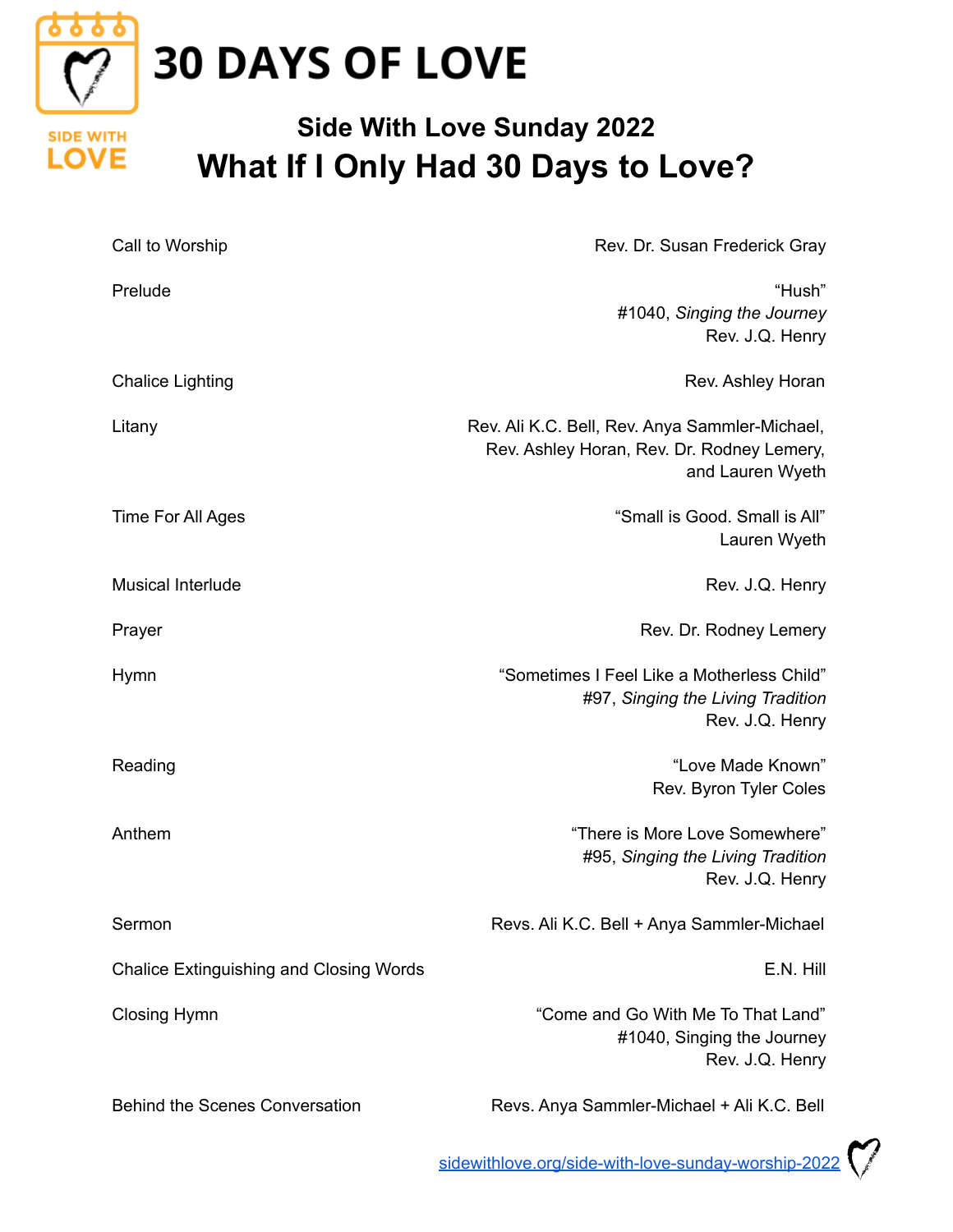## **About the Participants In Order of Appearance**

**The Rev. Susan Frederick Gray (she/her)** is the President of the Unitarian Universalist Association. During her tenure, she has been most proud of the Association's ongoing response to the pandemic, the centering of antiracist work, and the national impact of UU the Vote.

**The Rev. J.Q. Henry (he/him)** is an ordained Church of God In Christ minister, movement organizer, and leading scholar in Black Church Studies and hymnody of the Christian Church. He is a graduate of Morehouse College, Princeton Theological Seminary, and Emory University.

**The Rev. Ashley Horan (she/her)** serves as the Organizing Strategy Director at the UUA, where she leads the team that holds all the outward-facing justice work of our Association under the banner of Side With Love. She lives in Minneapolis with her partner, the Rev. Karen Hutt, and their two young children.

**The Rev. Dr. Rodney Lemery (he/him)** serves Mount Diablo Unitarian Universalist Church in Walnut Creek, California as its part-time justice minister. He also volunteers as a correctional chaplain in the neighboring Solano County.

**Lauren Wyeth, CRE (she/her)** has served as Director of Children, Youth, and Family Ministries at First Universalist Church of Minnealpolis since 2012. Lauren believes in leveraging our Unitarian Universalist theology to shape communities that values authenticity, interdependence, and liberation.

**The Rev. Byron Tyler Coles (they/he)** is a native of Roanoke, VA and the only child of Monica and Terry. Inspired by the good news of Unitarian Universalism, Tyler believes the best of our collective ministry strives to conjure the Beloved Kin-dom on earth as it is in heaven.

**The Rev. Ali K.C. Bell (he/they/Ali)** lives into his faith values by strengthening the interdependent web through prophetic ministry, service in the margins, and loving the hell out of the world. He is a Chaplain Resident at Grady Memorial Hospital in Atlanta, Georgia where he lives with his partner and two children.

**The Rev. Anya Sammler-Michael (she/her)** serves in a co-ministry with a staff team among incredible leaders in a mission centered congregation that has passed the eighth principle. She works to embody the liberation and love she preaches and is helped by the grace of a theology of imperfection.

**E.N. Hill (all pronouns welcome)** is a military veteran, a social justice activist, a spoken word artist, and an aspiring Unitarian Universalist minister. In the near future, E.N. plans to publish an anthology of poetry and short stories detailing their mystical journey of connecting with their ancestors and God.